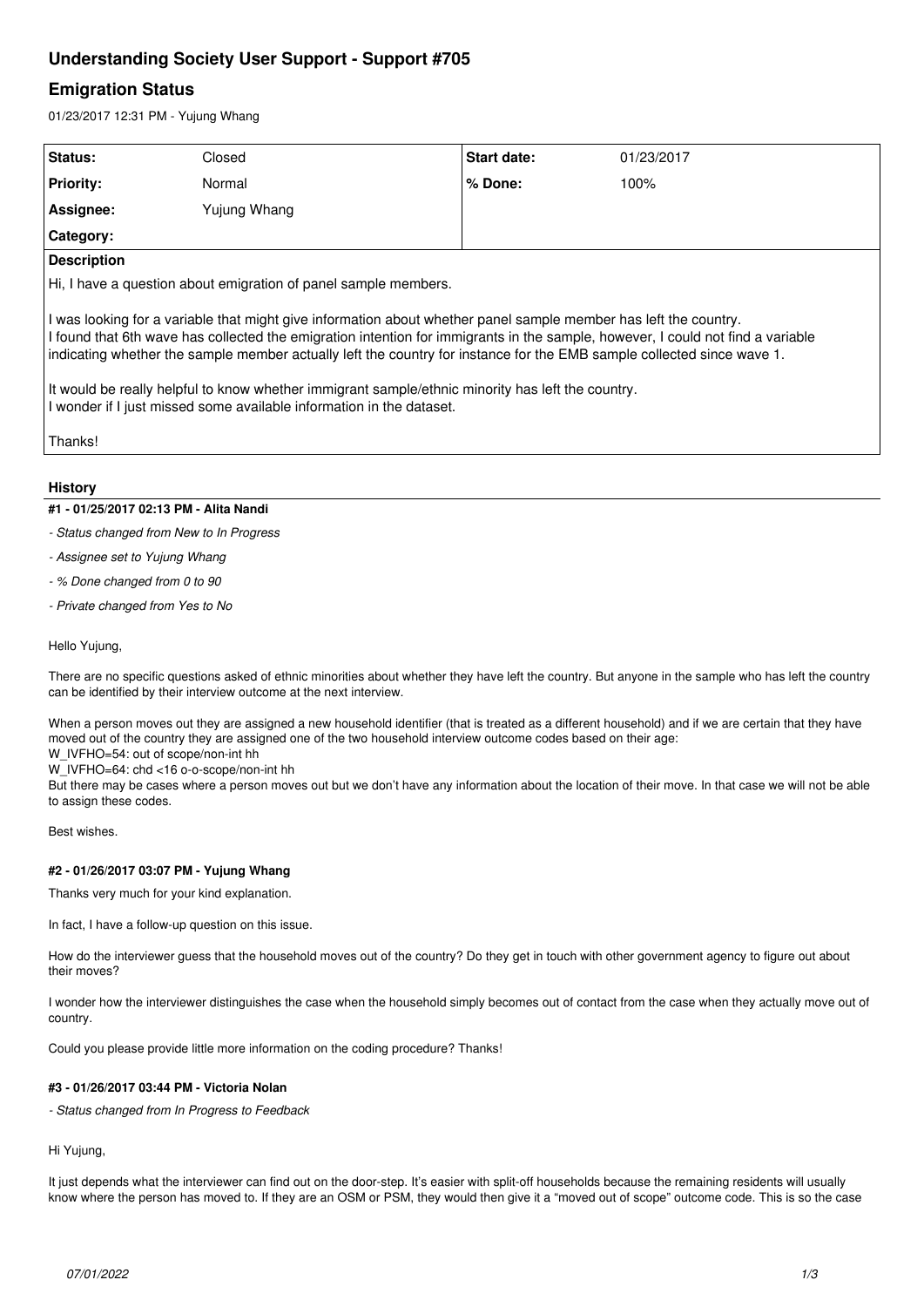isn't re-issued to another interviewer, or it doesn't go through tracing. If it is a TSM that has split-off by themselves, they would give this a "TSM-only household" outcome. So you couldn't tell if a TSM have emigrated by themselves.

It's harder for whole-household moves, because the new residents at the address may not know when the people have gone. If this is the case, they would be treated as an "untraced mover" at first, the interviewer would try different ways of contacting the household, using mobile telephone numbers, work telephone numbers etc. They would also try to get in touch with the "stable contact" to find out where the sample members have moved to. If these fail, then the case comes back to us and we try to trace them using out-of-hours telephone tracers (trying all the telephone numbers again, including the stable contact), email, and online databases. If we find that the household has moved abroad, then we would code it as such (out of scope), but we may never get in contact with anyone from the household and in this case they would remain an untraced mover.

Hope that helps,

Best wishes.

#### **#4 - 01/26/2017 04:55 PM - Yujung Whang**

Thanks a lot !! This is really helpful !

Yujung

### **#5 - 02/02/2017 12:07 PM - Yujung Whang**

Thanks for the detailed information.

However, I do have a follow-up question.

(1)

I am using a special license version SN 6931 dataset, and in hhresp files, the "ivfho" variable does not include the full code outcome. It only has four cases. 10 f2f-all eligible hh intv, 11 f2f interviews + proxies, 12 f2f-interviews + refusal, 13 hh comp+ques only.

However, the value label a\_ivfho includes many other code outcomes, which do not appear in the dataset.

I wonder how I may be able to get access to the full outcome.

The reason why I care so much about this variable is because I am studying immigrant sample, and knowing the sample selection due to emigration is important for my research finding.

(2) You mentioned that the conjectured emigrants are coded as either '54' or '64' depending on the age. The value label a ivfho says code 54 is "address inaccessible" and 64 is "missing person ref.". There are other similar value labels such as "\*81 moved out of scope\*" and "50 address not found", "52 unable to locate address" "53 contact made but not with correct people" "57 address ineligible".

I wonder, just to make sure that I understood correctly, the conjectured emigration is coded as only "54" or "64" even though there are other codes which sound close to the emigration case.

Thanks a lot for your patience, I will appreciate very much if you could provide me more detailed information.

Best, Yujung

#### **#6 - 02/02/2017 12:10 PM - Yujung Whang**

Thanks for the detailed information.

However, I do have a follow-up question.

You mentioned that the conjectured emigrants are coded as either '54' or '64' depending on the age. The value label a\_ivfho says code 54 is "address inaccessible" and 64 is "missing person ref.". There are other similar value labels such as "\*81 moved out of scope\*" and "50 address not found", "52 unable to locate address" "53 contact made but not with correct people" "57 address ineligible".

I wonder, just to make sure that I understood correctly, the conjectured emigration is coded as only "54" or "64" even though there are other codes which sound close to the emigration case.

Thanks a lot for your patience, I will appreciate very much if you could provide me more detailed information.

Best, Yujung

#### **#7 - 03/16/2017 11:59 AM - Alita Nandi**

Dear Yujung,

We apologise for the delay in responding.

The file you should look at is W\_INDSAMP. This file includes all individuals who were enumerated in the last wave and so the best place to identify movers, attritors between two waves.

In my response above, I mentioned two W\_IVFHO codes. That was my mistake, I was actually referring to W\_IVFIO codes.